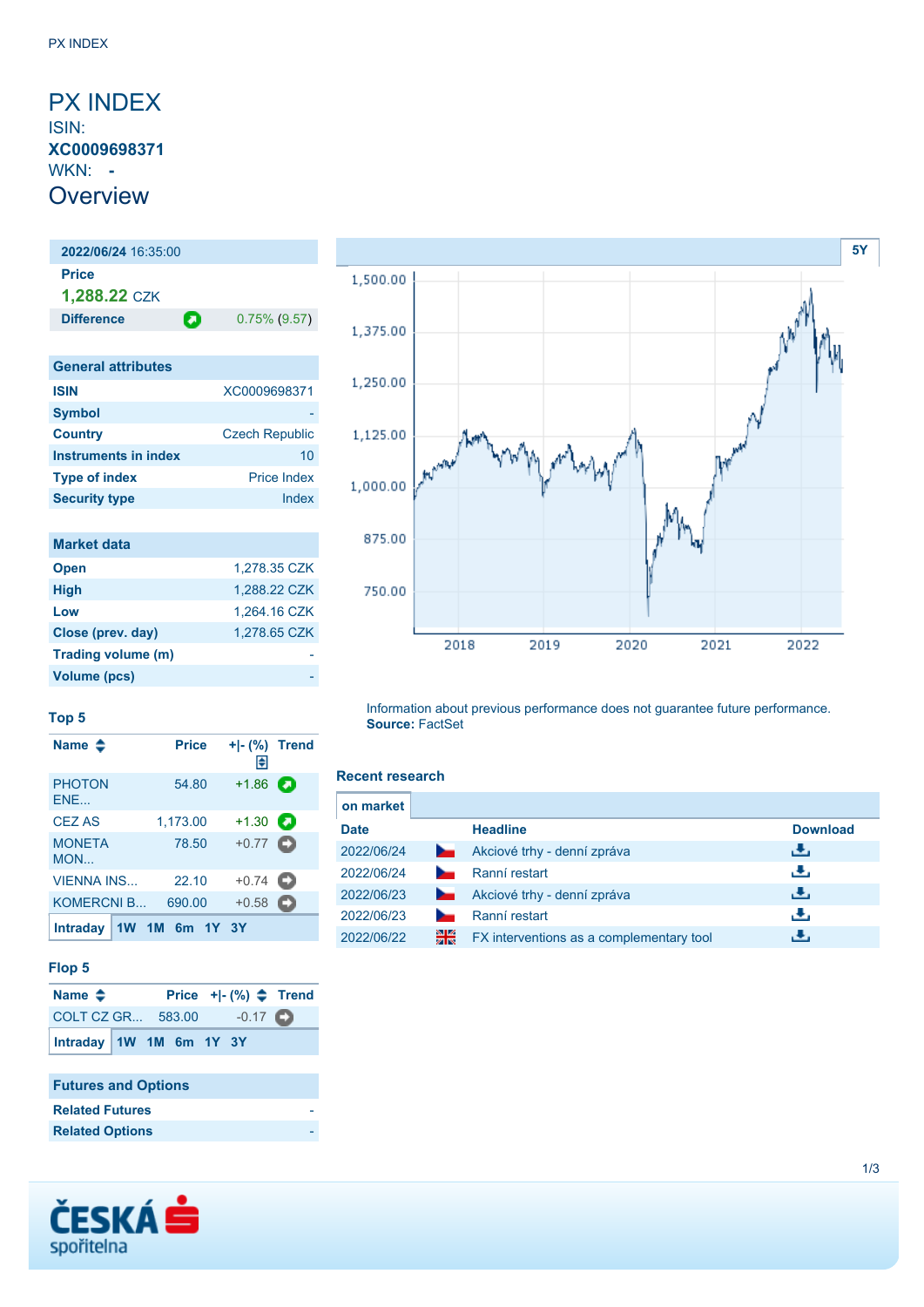# **Details**

**2022/06/24** 16:35:00 **Price 1,288.22** CZK

**Difference 0.75% (9.57)** 

| <b>General attributes</b>   |                       |
|-----------------------------|-----------------------|
| <b>ISIN</b>                 | XC0009698371          |
| <b>Symbol</b>               |                       |
| <b>Country</b>              | <b>Czech Republic</b> |
| <b>Security type</b>        | Index                 |
| <b>Instruments in index</b> | 10                    |

| <b>Market data</b> |              |
|--------------------|--------------|
| <b>Open</b>        | 1,278.35 CZK |
| <b>High</b>        | 1,288.22 CZK |
| Low                | 1,264.16 CZK |
| Close (prev. day)  | 1,278.65 CZK |
| Trading volume (m) |              |
| Volume (pcs)       |              |

## **Performance and Risk**

|                   | 6 <sub>m</sub> | 1Y        | <b>3Y</b> |
|-------------------|----------------|-----------|-----------|
| Perf $(\%)$       | $-9.62%$       | $+10.89%$ | $+21.97%$ |
| Perf (abs.)       | $-137.04$      | +126.49   | $+232.04$ |
| <b>Beta</b>       |                |           |           |
| <b>Volatility</b> | 20.29          | 16.49     | 18.65     |



Information about previous performance does not guarantee future performance. **Source:** FactSet

| <b>Price data</b>                           |                           |
|---------------------------------------------|---------------------------|
| Ø price 5 days   Ø volume 5 days (pcs.)     | 513.37 CZK (0)            |
| Ø price 30 days   Ø volume 30 days (pcs.)   | 879.42 CZK (0)            |
| Ø price 100 days   Ø volume 100 days (pcs.) | 1,215.43 CZK (0)          |
| Ø price 250 days   Ø volume 250 days (pcs.) | 1,281.72 CZK (0)          |
| <b>YTD High   date</b>                      | 1,489.76 CZK (2022/02/10) |
| <b>YTD Low   date</b>                       | 1,215.16 CZK (2022/03/07) |
| 52 Weeks High   date                        | 1,489.76 CZK (2022/02/10) |
| 52 Weeks Low   date                         | 1,137.57 CZK (2021/07/01) |